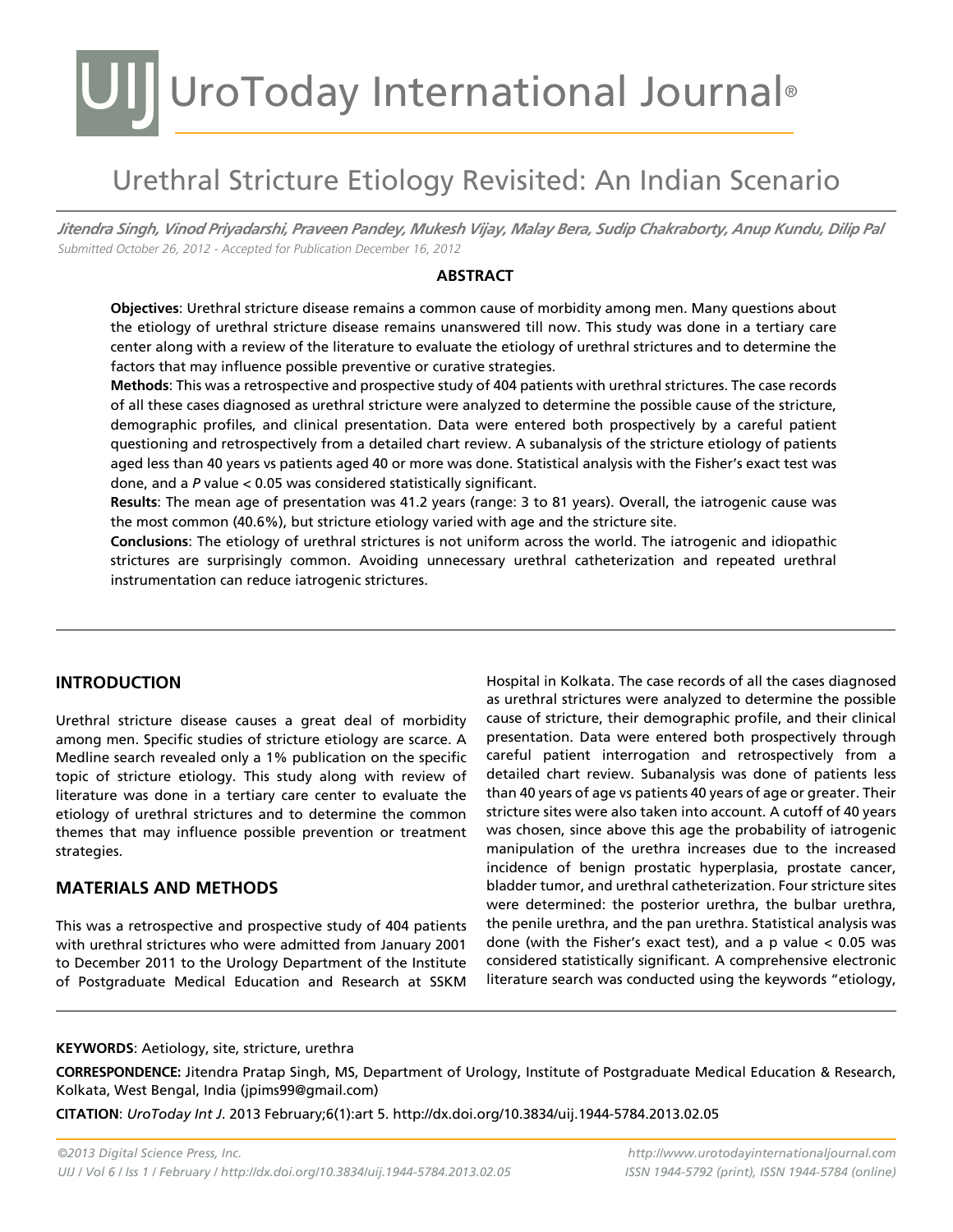#### Case Report

|  |  |  |  | Table 1. Showing the aetiology of strictures by site. |  |
|--|--|--|--|-------------------------------------------------------|--|
|--|--|--|--|-------------------------------------------------------|--|

| Cause (no.)           |                             | Site: no. penile (%) | No. bulbar (%) | No. pan urethral (%) | No. posterier (%) |
|-----------------------|-----------------------------|----------------------|----------------|----------------------|-------------------|
| idiopathic (112)      |                             | 23                   | 74             | 12                   | 0                 |
| iatrogenic (164)      | urethral<br>catheterization | 18                   | 26             | 14                   | $\mathbf 0$       |
|                       | <b>TUR</b>                  | 11                   | 36             | 7                    | 9                 |
|                       | cystoscopy                  | 3                    | 3              | 4                    | 0                 |
|                       | prostatectomy               | 0                    | 0              | 0                    | 7                 |
|                       | brachytherapy               | 0                    | 0              | 0                    | 2                 |
|                       | hypospadias<br>repair       | 23                   | 1              | 0                    | 0                 |
| inflammatory (41)     | urethritis                  | 18                   | 16             | 7                    | $\mathbf{0}$      |
| lichen sclerosis (39) |                             | 22                   | 0              | 17                   | n/a               |
| traumatic (48)        | perineal trauma             | 0                    | 9              | 0                    | $\bf{0}$          |
|                       | pelvic fracture             | 0                    | 8              | 0                    | 27                |
|                       | penile fracture             | 4                    | 0              | 0                    | 0                 |
| total (404)           |                             | 125 (30.9)           | 173 (42.8)     | 61(15.1)             | 45 (11.2)         |

urethra, and stricture."

#### **Results**

The results are shown in Table 1 and Table 2. The mean age of presentation was 41.2 years (age range: 3 to 81 years). Overall, the iatrogenic cause was the most common (40.6%), but the stricture etiology varied with age and stricture site. In the younger age group, idiopathic hypospadias surgery and pelvic fractures were more prevalent (p value:  $< 0.05$ ), while in the older age group, transurethral resection and prostatectomy were the prevalent cause for strictures of the urethra. Bulbar urethra involvement (42.8%) was the most common, while penile urethral (30.9%). Iatrogenic causes (40.59%) were the most common ones for penile and pan urethral stricture. Idiopathic etiology was the most common feature with the bulbar urethra whereas the traumatic one was in the posterior urethra.

#### **Discussion**

A review of literature showed considerable overall variation in the frequency distribution of etiological factors. Historically, strictures were more or less associated with gonococcal urethritis [1]. But later on, it was found that a stricture was rarely due to a single infection and it takes 20 years for a stricture to develop after a single episode of untreated gonorrhea [1]. Nowadays, the incidence of postinflammatory stricture has decreased dramatically in the developed world (less than 10%) due to prevention campaigns for sexually transmitted diseases, public awareness of these diseases, and rapid and effective antibiotic treatment for urethritis [2-4]. In our study, its incidence was 10.2% but in the developing world it remains an important cause of stricture (54% to 66.5% of cases) [5]. In the developed world, most strictures today are either iatrogenic or idiopathic [6,7]. Major iatrogenic causes include urethral catheterization, cystoscopy, TURP, and hypospadias surgery. Our study also showed a similar result. Iatrogenic strictures occur at any age, commonly involving the membranous urethra and urethral sphincter mechanism, after transurethral resection of the prostate (TURP) (so-called "sphincter strictures") [8]. The incidence of iatrogenic stricture by TURP (2.2 to 9.8%) or radical (8.4%) or simple prostatectomy (1.9%) are higher in the older group patients [9-11]. The probable causes of stricture after TURP are traumatic insertion of the resectoscope with perforation of the bulbous urethra, instrument friction at the penoscrotal angle (as the instrument moves up and down within the urethra some 800 times), and monopolar current leakage due to insufficient resectoscope insulation [9,12].

In younger patients, hypospadias surgery is the most important iatrogenic cause. Urethral stricture incidence after hypospadias surgery varies from 2.5% to 11% of patients [13,14]. Mostly these strictures develop in the distal penile urethra at the site of surgery or at the meatus. It may be apparent shortly after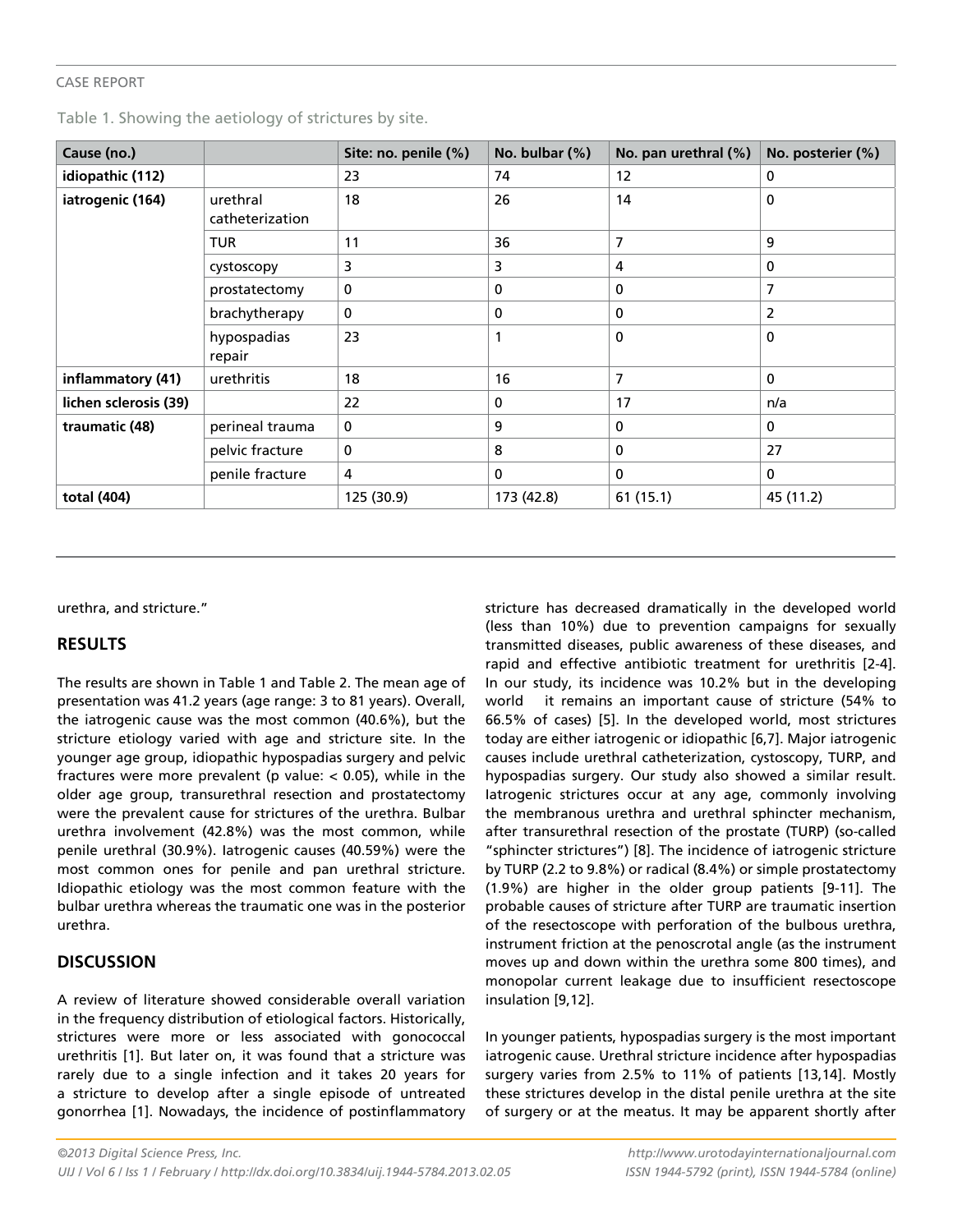|  | Table 2. Showing the distribution of stricture aetiology with age. |
|--|--------------------------------------------------------------------|
|  |                                                                    |

|                       |                               | Age: 40 years or less | Age: 40 years or<br>greater | P value         |
|-----------------------|-------------------------------|-----------------------|-----------------------------|-----------------|
| Cause                 |                               |                       |                             |                 |
| idiopathic            |                               | 63                    | 49                          | < 0.05          |
| iatrogenic (164)      | urethral catheterization (58) | 19                    | 39                          | not significant |
|                       | TUR (63)                      | 5                     | 58                          | < 0.05          |
|                       | cystoscopy (10)               | 0                     | 10 <sup>°</sup>             | not significant |
|                       | prostatectomy (7)             | 0                     | 7                           | < 0.05          |
|                       | brachytherapy (2)             | 0                     | 7                           | < 0.05          |
|                       | hypospadias<br>repair (24)    | 22                    | 2                           | < 0.05          |
| inflammatory          | urethritis (41)               | 20                    | 21                          | not significant |
| lichen sclerosis (39) |                               | 12                    | 27                          | not significant |
| traumatic (48)        | perineal trauma (9)           | 4                     | 5                           | not significant |
|                       | pelvic fracture (35)          | 26                    | 9                           | < 0.05          |
|                       | penile fracture (4)           | 3                     | 1                           | not significant |
| total (404)           |                               | 171                   | 233                         |                 |

the surgery, in adolescent or in early adult life [13,14]. Our study also showed the prevalence of hypospadias surgery in the younger age group and it contributed 14.5% of total iatrogenic causes.

A history of urethral catheterization is another important iatrogenic cause [6]. In this study, urethral catheterization contributed 35.9% of total iatrogenic causes in both age subgroups. It may typically occur at the junction of the bulbar and penile urethra or in the proximal bulbar urethra. But penile urethra, pan urethra, and multifocal anterior urethral involvement are also common. Improper urethral catheter insertion causes 3.2 urethral injuries per 1 000 patients [15]. Prolonged catheterization leads to urethral inflammation and ischemia, and leads ultimately to urethral stricture [6]. Leaching of toxic compounds from poor quality catheters and microvascular disease (as in smokers and in diabetics) may increase the risk [15,16]. Adequate and strict indications for urinary catheterization, skilled urethral catheter insertion, and the consideration of suprapubic catheter placement in prolonged catheterization may decrease the incidence of these iatrogenic strictures.

Idiopathic strictures or strictures without an apparent reason are surprisingly common [4,6]. In this study, idiopathic cause contributed 27.6% of total stricture cases. They were more prevalent in younger age subgroups and in bulbar urethras (42.7%). These strictures are significantly more prevalent in the bulbar area and they are significantly more common in younger patients. There are several explanations for the socalled idiopathic stricture. It may be the delayed manifestation of unrecognized (childhood) trauma [17], congenital in origin [18] (possibly due to an incomplete rupture of the urogenital membrane and related to what is called Cobb's collar [19] by some and Moorman's ring [20] by others) or mainly ischemic in origin, especially in elderly men [21].

Lichen sclerosis (LS) is still commonly known by its initials BXO [22]. It is now the most common identifiable cause of penile strictures in young and middle-aged adults. LS was detected in 9.7% of our cases across both age groups. Its exact etiology is not clear, although infective and autoimmune mechanisms have been suggested [22]. It typically starts as an itchy patch of white discoloration on the inner aspect of the foreskin or glans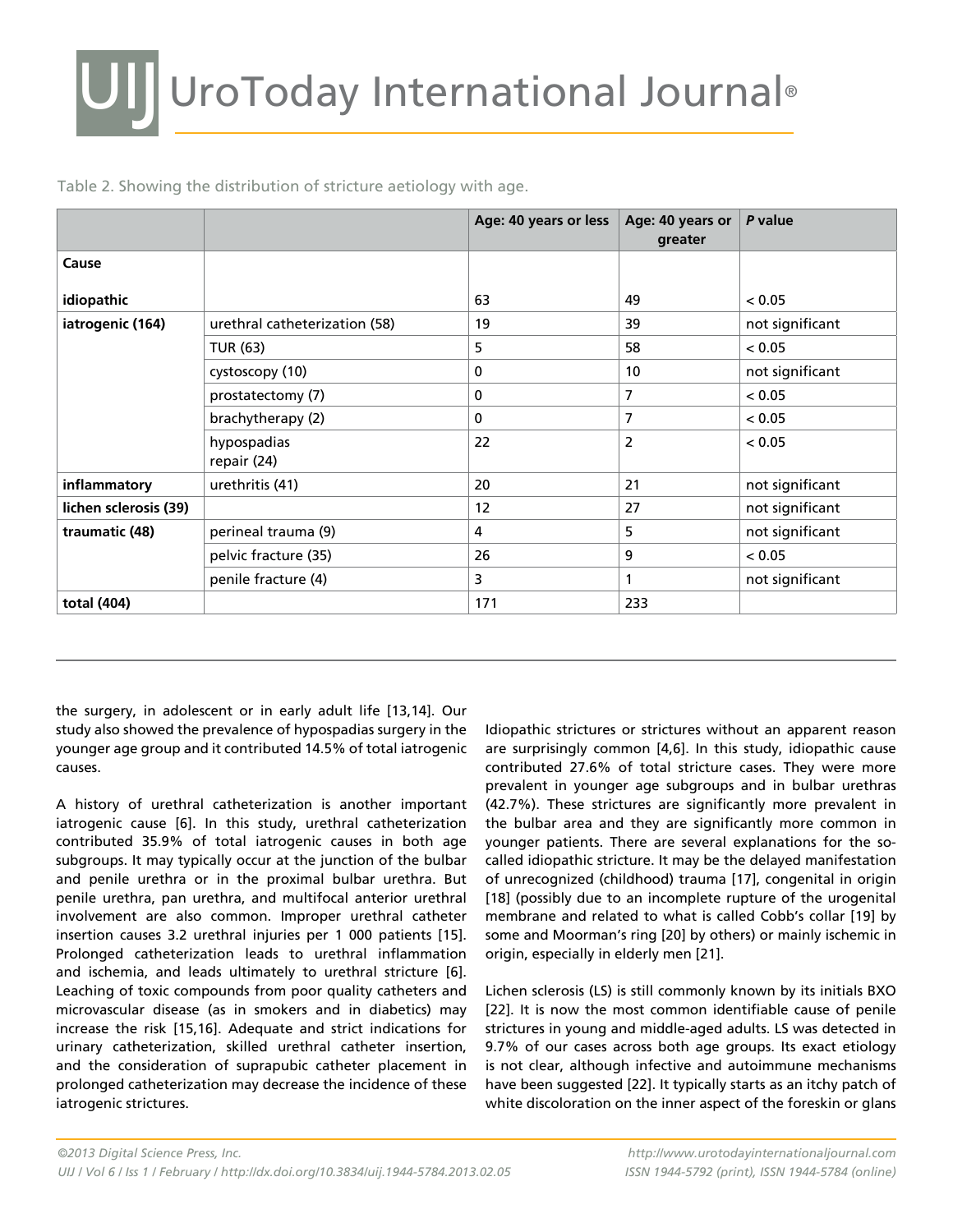## UI UroToday International Journal®

and spreads proximally to involve the fossa navicularis and then 3. to the penile urethra causing it to be strictured. It can rarely affect the bulbar urethra.

Pelvic fractures causing disruption at the bulbomembranous junction is by far the main etiology of strictures in the posterior urethra. It is more prevalent in younger patients. The high-risk group is motorcyclists and bicyclists or pedestrians struck by a car [23]. Idiopathic strictures do not exist in this area. In this study, traumatic etiology was present in 11.9% of total stricture cases, pelvic fracture was the most common cause, and posterior urethra was the most common site of involvement (60% of traumatic cases). This fact is reflected in a higher incidence of up to 31% of traumatic strictures in countries with poor vehicular conditions and traffic regulations [5,24] compared to less than 11.2% of stricture cases in developed nations. Other minor causes are prostatectomy and brachytherapy, and they are localized at the prostatic urethra or bladder neck. Brachytherapy currently accounts for only 1.8% cases however; the incidence of this type of stricture may increase due to increased use of this modality [10]. We have not seen any case of urethral stricture with penile tumor involvement after foreign body insertion or penile surgery, such as penile prosthesis implantation.

This study has few limitations as a major part of data is retrospectively collected, and a study was done in a tertiary care referral center, which may result in selection bias.

#### **Conclusion**

Our study and a review of the literature suggest that the distribution of urethral stricture etiology is not uniform across the world. It also varies with age and it may influence the site of stricture in urethra. Our results showed that iatrogenic and idiopathic strictures are surprisingly common. Avoiding unnecessary urethral catheterization and repeated urethral instrumentation can reduce these iatrogenic strictures. Further studies are needed to know the etiology and ways to reduce the incidence of idiopathic strictures.

#### **References**

- 1. Beard, D. E. and W. E. Goodyear (1948). "Urethral stricture; a pathological study." *J Urol* 59(4): 619-626. **[PubMed](http://www.ncbi.nlm.nih.gov/entrez/query.fcgi?cmd=Retrieve&db=PubMed&list_uids=18906146=&dopt=Abstract )**
- 2. Albers, P., J. Fichtner, et al. (1996). "Long-term results of internal urethrotomy." *J Urol* 156(5): 1611-1614. **[PubMed](http://www.ncbi.nlm.nih.gov/entrez/query.fcgi?cmd=Retrieve&db=PubMed&list_uids=8863550=&dopt=Abstract )** ; **[CrossRef](http://dx.doi.org/10.1016/S0022-5347(01)65461-2)**
- Pitkamaki, K. K., T. L. Tammela, et al. (1992). "Recurrence of urethral stricture and late results after optical urethrotomy: comparison of strictures caused by toxic latex catheters and other causes." *Scand J Urol Nephrol*  26(4): 327-331. **[PubMed](http://www.ncbi.nlm.nih.gov/entrez/query.fcgi?cmd=Retrieve&db=PubMed&list_uids=1292070=&dopt=Abstract )** ; **[CrossRef](http://dx.doi.org/10.3109/00365599209181221)**
- 4. Barbagli, G., G. Guazzoni, et al. (2008). "One-stage bulbar urethroplasty: retrospective analysis of the results in 375 patients." *Eur Urol* 53(4): 828-833. **[PubMed](http://www.ncbi.nlm.nih.gov/entrez/query.fcgi?cmd=Retrieve&db=PubMed&list_uids=18243497=&dopt=Abstract )** ; **[CrossRef](http://dx.doi.org/10.1016/j.eururo.2008.01.041)**
- 5. Ahmed, A. and G. D. Kalayi (1998). "Urethral stricture at Ahmadu Bello University Teaching Hospital, Zaria." *East Afr Med J* 75(10): 582-585. **[PubMed](http://www.ncbi.nlm.nih.gov/entrez/query.fcgi?cmd=Retrieve&db=PubMed&list_uids=10065192=&dopt=Abstract )**
- 6. Fenton, A. S., A. F. Morey, et al. (2005). "Anterior urethral strictures: etiology and characteristics." *Urology* 65(6): 1055-1058. **[PubMed](http://www.ncbi.nlm.nih.gov/entrez/query.fcgi?cmd=Retrieve&db=PubMed&list_uids=15913734=&dopt=Abstract )** ; **[CrossRef](http://dx.doi.org/10.1016/j.urology.2004.12.018)**
- 7. Lumen, N., P. Hoebeke, et al. (2009). "Etiology of urethral stricture disease in the 21st century." *J Urol* 182(3): 983- 987. **[PubMed](http://www.ncbi.nlm.nih.gov/entrez/query.fcgi?cmd=Retrieve&db=PubMed&list_uids=19616805=&dopt=Abstract )** ; **[CrossRef](http://dx.doi.org/10.1016/j.juro.2009.05.023)**
- 8. Mundy, A. R. (1989). "The treatment of sphincter strictures." *Br J Urol* 64(6): 626-628. **[PubMed](http://www.ncbi.nlm.nih.gov/entrez/query.fcgi?cmd=Retrieve&db=PubMed&list_uids=2627637=&dopt=Abstract )** ; **[CrossRef](http://dx.doi.org/10.1111/j.1464-410X.1989.tb05323.x)**
- 9. Rassweiler, J., D. Teber, et al. (2006). "Complications of transurethral resection of the prostate (TURP)—incidence, management, and prevention." *Eur Urol* 50(5): 969-979; discussion 980. **[PubMed](http://www.ncbi.nlm.nih.gov/entrez/query.fcgi?cmd=Retrieve&db=PubMed&list_uids=16469429=&dopt=Abstract )** ; **[CrossRef](http://dx.doi.org/10.1016/j.eururo.2005.12.042)**
- 10. Elliott, S. P., M. V. Meng, et al. (2007). "Incidence of urethral stricture after primary treatment for prostate cancer: data From CaPSURE." *J Urol* 178(2): 529-534; discussion 534. **[PubMed](http://www.ncbi.nlm.nih.gov/entrez/query.fcgi?cmd=Retrieve&db=PubMed&list_uids=17570425=&dopt=Abstract )** ; **[CrossRef](http://dx.doi.org/10.1016/j.juro.2007.03.126)**
- 11. Varkarakis, I., Z. Kyriakakis, et al. (2004). "Long-term results of open transvesical prostatectomy from a contemporary series of patients." *Urology* 64(2): 306-310. **[PubMed](http://www.ncbi.nlm.nih.gov/entrez/query.fcgi?cmd=Retrieve&db=PubMed&list_uids=15302484=&dopt=Abstract )** ; **[CrossRef](http://dx.doi.org/10.1016/j.urology.2004.03.033)**
- 12. Roehrborn, C. G. (1996). "Standard Surgical Interventions." In: R. S. Kirby, J. McConnell, J. Fitzpatrick, C. Roehrborn, P. Boyle, eds. *Textbook of Benign Prostatic Hyperplasia*. Isis Medical Media. Oxford, United Kingdom: 350-377.
- 13. Abu-Arafeh, W., B. Chertin, et al. (1998). "One-stage repair of hypospadias--experience with 856 cases." *Eur Urol* 34(4): 365-367. **[PubMed](http://www.ncbi.nlm.nih.gov/entrez/query.fcgi?cmd=Retrieve&db=PubMed&list_uids=9748687=&dopt=Abstract )** ; **[CrossRef](http://dx.doi.org/10.1159/000019757)**
- 14. Shapiro, S. R. (1984). "Complications of hypospadias repair." *J Urol* 131(3): 518-522. **[PubMed](http://www.ncbi.nlm.nih.gov/entrez/query.fcgi?cmd=Retrieve&db=PubMed&list_uids=6699995=&dopt=Abstract )**